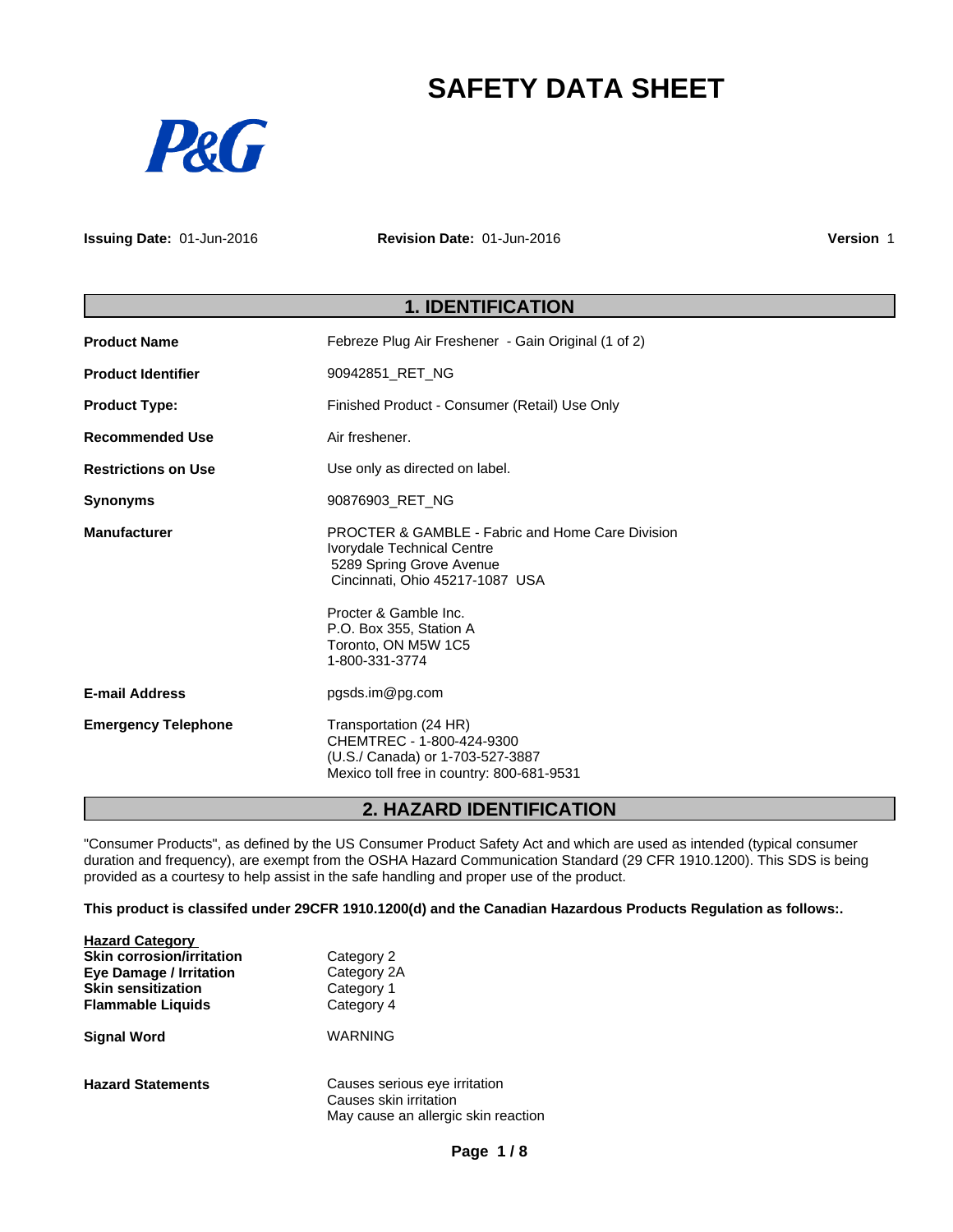|                                                      | Combustible liquid                                                                                                                                                                                                                                                                                                                                                                                                                                                                                                                           |
|------------------------------------------------------|----------------------------------------------------------------------------------------------------------------------------------------------------------------------------------------------------------------------------------------------------------------------------------------------------------------------------------------------------------------------------------------------------------------------------------------------------------------------------------------------------------------------------------------------|
| <b>Hazard pictograms</b>                             |                                                                                                                                                                                                                                                                                                                                                                                                                                                                                                                                              |
| <b>Precautionary Statements</b>                      | Wash hands thoroughly after handling<br>Keep away from heat/sparks/open flames/hot surfaces. - No smoking<br>Keep container tightly closed                                                                                                                                                                                                                                                                                                                                                                                                   |
| <b>Precautionary Statements -</b><br>Response        | IF IN EYES: Rinse cautiously with water for several minutes. Remove contact lenses, if<br>present and easy to do. Continue rinsing<br>If eye irritation persists: Get medical advice/attention<br>IF SWALLOWED: Rinse mouth. DO NOT induce vomiting.<br>Drink 1 or 2 glasses of water<br>IF ON SKIN: Wash with plenty of soap and water<br>Take off contaminated clothing and wash before re-use<br>If skin irritation or rash occurs: Get medical advice/attention<br>In case of fire: Use water, CO2, dry chemical, or foam for extinction |
| <b>Precautionary Statements -</b><br><b>Storage</b>  | Store in a well-ventilated place. Keep cool                                                                                                                                                                                                                                                                                                                                                                                                                                                                                                  |
| <b>Precautionary Statements -</b><br><b>Disposal</b> | None                                                                                                                                                                                                                                                                                                                                                                                                                                                                                                                                         |
| Hazards not otherwise classified<br>(HNOC)           | None                                                                                                                                                                                                                                                                                                                                                                                                                                                                                                                                         |

# **3. COMPOSITION/INFORMATION ON INGREDIENTS**

### **Ingredients are listed according to 29CFR 1910.1200 Appendix D and the Canadian Hazardous Products Regulation**

| <b>Chemical Name</b>                       | <b>Synonyms</b>                                       | <b>Trade Secret</b> | <b>CAS-No</b>  | Weight %  |
|--------------------------------------------|-------------------------------------------------------|---------------------|----------------|-----------|
| 3,5,5-Trimethylhexyl acetate               | 1-Hexanol,<br>3,5,5-trimethyl-,<br>1-acetate          | No.                 | 58430-94-7     | $10 - 15$ |
| Linalool                                   | 1,6-Octadien-3-ol,<br>3.7-dimethyl-                   | <b>No</b>           | 78-70-6        | $10 - 15$ |
| PPG-2 Methyl Ether                         | PPG-2 Methyl Ether                                    | <b>No</b>           | 34590-94-8     | $5 - 10$  |
| <b>Benzyl Acetate</b>                      | Acetic acid, phenylmethyl<br>ester                    | <b>No</b>           | $140 - 11 - 4$ | $5 - 10$  |
| Pentamethylheptenone                       | 3,4,5,6,6-Pentamethylhe<br>pt-3-en-2-one              | <b>No</b>           | 81786-74-5     | $5 - 10$  |
| Hydroxycitronellal                         | Octanal,<br>7-hydroxy-3,7-dimethyl-                   | <b>No</b>           | 107-75-5       | $1 - 5$   |
| Linalyl acetate                            | 1,6-Octadien-3-ol,<br>3,7-dimethyl-, 3-acetate        | <b>No</b>           | 115-95-7       | $1 - 5$   |
| 4-tert-Butylcyclohexyl acetate             | Cyclohexanol,<br>4-(1,1-dimethylethyl)-,<br>1-acetate | <b>No</b>           | 32210-23-4     | $1 - 5$   |
| Tetramethyl<br>Acetyloctahydronaphthalenes | Tetramethyl<br>Acetyloctahydronaphthal<br>enes        | <b>No</b>           | 54464-57-2     | $1 - 5$   |
| Ethyl Trimethylcyclopentene Butenol        | 2-Buten-1-ol,                                         | <b>No</b>           | 28219-61-6     | $1 - 5$   |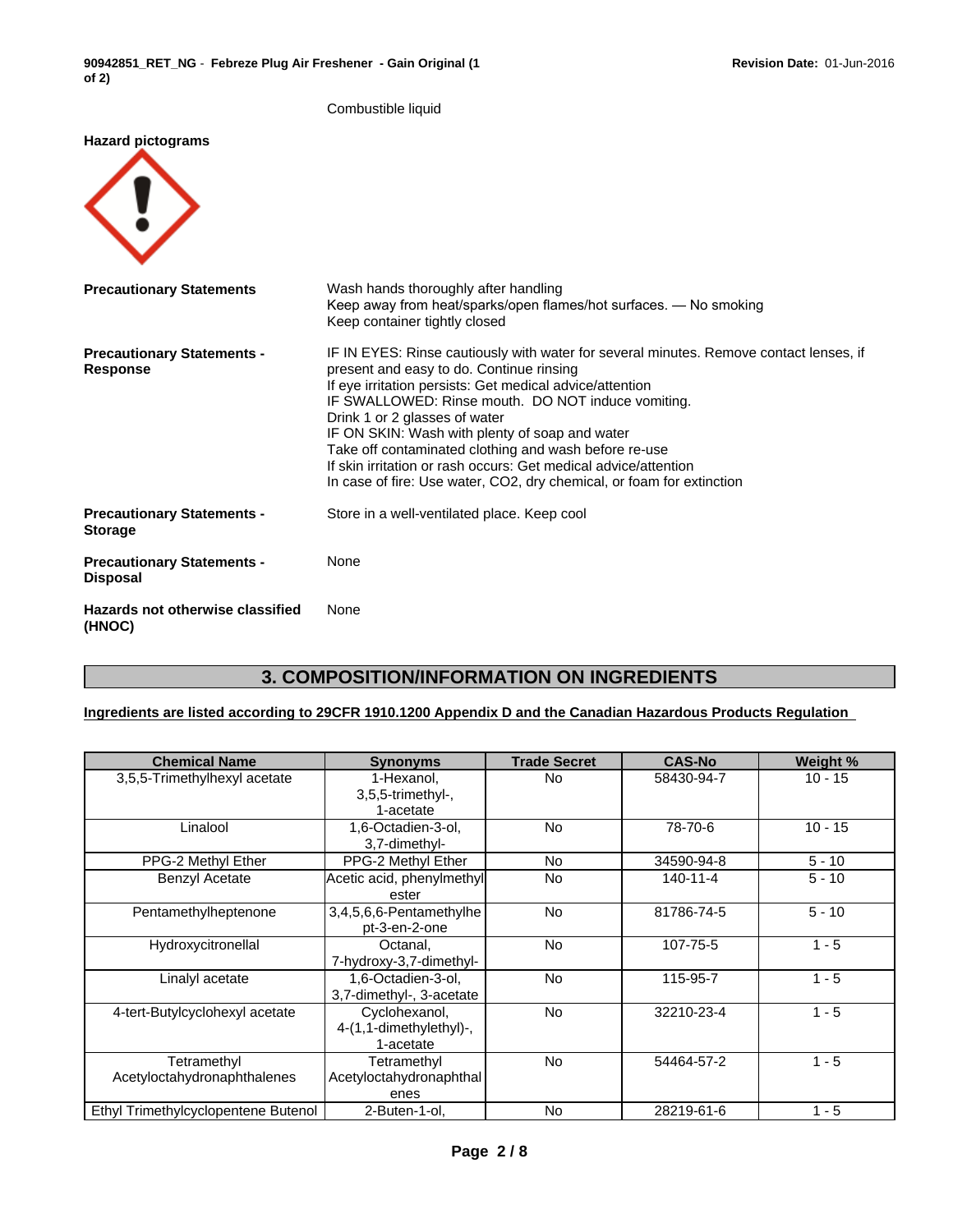|                                              | 2-ethyl-4-(2,2,3-trimethyl-<br>3-cyclopenten-1-yl)-                      |           |                |             |
|----------------------------------------------|--------------------------------------------------------------------------|-----------|----------------|-------------|
| 2,4-Dimethyl-3-Cyclohexene<br>Carboxaldehyde | 3-Cyclohexene-1-carbox<br>aldehyde, 2,4-dimethyl-                        | <b>No</b> | 68039-49-6     | $1 - 5$     |
| Alpha-Isomethyl Ionone                       | 3-Buten-2-one,<br>3-methyl-4-(2,6,6-trimeth<br>yl-2-cyclohexen-1-yl)-    | <b>No</b> | 127-51-5       | $1 - 5$     |
| Eugenol                                      | Phenol.<br>2-methoxy-4-(2-propen-1<br>-vI)-                              | <b>No</b> | 97-53-0        | $0.5 - 1.5$ |
| 2-Methylundecanal                            | Undecanal, 2-methyl-                                                     | <b>No</b> | $110 - 41 - 8$ | $0.5 - 1.5$ |
| Isobutenyl Methyltetrahydropyran             | 2H-Pyran,<br>Tetrahydro-4-methyl-2-(2)<br>-methyl-1-propenyl)-2R-c<br>IS | <b>No</b> | 16409-43-1     | $0.1 - 1.0$ |
| Citral                                       | 2,6-Octadienal,<br>3,7-dimethyl-                                         | <b>No</b> | 5392-40-5      | $0.1 - 1.0$ |
| Dimethylcyclohexenyl 3-Butenyl<br>Ketone     | 4-Penten-1-one,<br>1-(5,5-dimethyl-1-cyclohe<br>$xen-1-yl$               | <b>No</b> | 56973-85-4     | $0.1 - 1.0$ |

# **4. FIRST AID MEASURES**

#### **First aid measures for different exposure routes**

| Eye contact                                           | Rinse with plenty of water. Get medical attention immediately if irritation persists.                          |
|-------------------------------------------------------|----------------------------------------------------------------------------------------------------------------|
| <b>Skin contact</b>                                   | Rinse with plenty of water. Get medical attention if irritation develops and persists.                         |
| <b>Ingestion</b>                                      | Drink 1 or 2 glasses of water. Do NOT induce vomiting. Get medical attention immediately if<br>symptoms occur. |
| <b>Inhalation</b>                                     | Move to fresh air. If symptoms persist, call a physician.                                                      |
| Most important symptoms/effects,<br>acute and delayed | None under normal use conditions.                                                                              |

### **Indication of immediate medical attention and special treatment needed, if necessary**

**Notes to Physician** Treat symptomatically.

|                                                   | <b>5. FIRE-FIGHTING MEASURES</b>                                                                                                          |
|---------------------------------------------------|-------------------------------------------------------------------------------------------------------------------------------------------|
| Suitable extinguishing media                      | In case of fire: Use water, CO2, dry chemical, or foam for extinction.                                                                    |
| Unsuitable Extinguishing Media                    | Do not use a solid water stream as it may scatter and spread fire.                                                                        |
| <b>Special hazard</b>                             | Combustible liquid.                                                                                                                       |
| Special protective equipment for<br>fire-fighters | As in any fire, wear self-contained breathing apparatus pressure-demand, MSHA/NIOSH<br>(approved or equivalent) and full protective gear. |
| Specific hazards arising from the<br>chemical     | None.                                                                                                                                     |

# **6. ACCIDENTAL RELEASE MEASURES**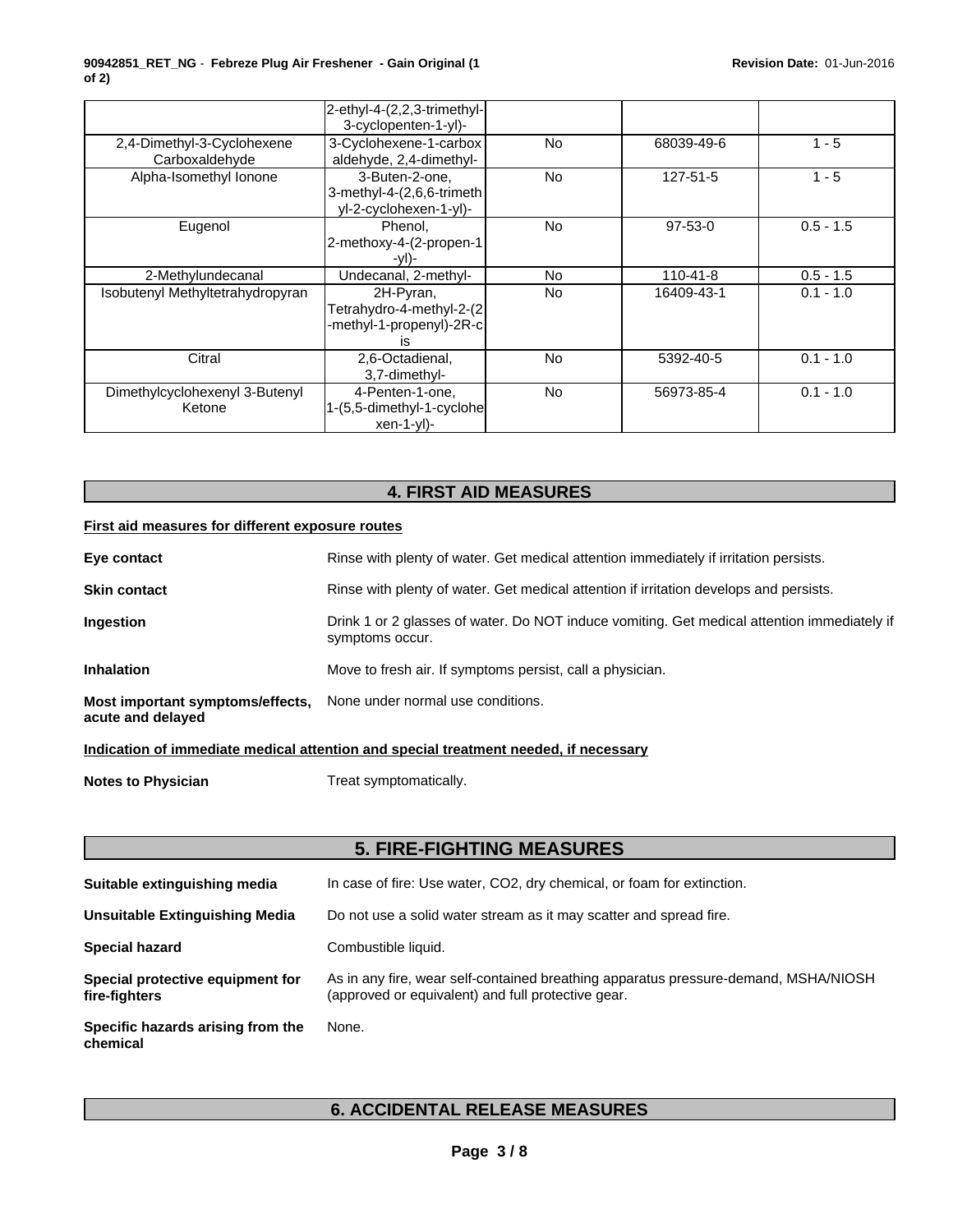#### **Personal precautions, protective equipment and emergency procedures**

**Personal precautions** Use personal protective equipment. Do not get in eyes, on skin, or on clothing.

**Advice for emergency responders** Use personal protective equipment as required.

#### **Methods and materials for containment and cleaning up**

**Methods for containment** Absorb with earth, sand or other non-combustible material and transfer to containers for later disposal.

#### **Methods for cleaning up** Contain spillage, and then collect with non-combustible absorbent material, (e.g. sand, earth, diatomaceous earth, vermiculite) and place in container for disposal according to local / national regulations (see section 13).

### **7. HANDLING AND STORAGE**

#### **Precautions for safe handling**

**Advice on safe handling** Keep away from open flames, hot surfaces and sources of ignition. Use personal protective equipment as required. Keep container closed when not in use. Never return spills in original containers for re-use. Keep out of the reach of children.

#### **Conditions for safe storage, including any incompatibilities**

**Storage Conditions** Store in a cool/low-temperature, well-ventilated, dry place away from heat and ignition sources.

#### **Incompatible products** None known.

### **8. EXPOSURE CONTROLS/PERSONAL PROTECTION**

#### **Control parameters**

#### **Exposure Guidelines** .

| <b>Chemical Name</b> | <b>CAS-No</b> | <b>ACGIH TLV</b>     | <b>OSHA PEL</b>                                                           | <b>Mexico PEL</b>                |
|----------------------|---------------|----------------------|---------------------------------------------------------------------------|----------------------------------|
| PPG-2 Methyl Ether   | 34590-94-8    | STEL: 150 ppm        | TWA: 100 ppm                                                              | Mexico: TWA 100 ppm              |
|                      |               | TWA: 100 ppm         | TWA: 600 mg/m $3$                                                         | Mexico: TWA 60 mg/m <sup>3</sup> |
|                      |               | S*                   | (vacated) TWA: 100 ppm                                                    | Mexico: STEL 150 ppm             |
|                      |               |                      | (vacated) TWA: 600 mg/m <sup>3</sup>   Mexico: STEL 900 mg/m <sup>3</sup> |                                  |
|                      |               |                      | (vacated) STEL: $150$ ppm                                                 |                                  |
|                      |               |                      | (vacated) STEL: 900                                                       |                                  |
|                      |               |                      | mq/m <sup>3</sup>                                                         |                                  |
|                      |               |                      | (vacated) S*                                                              |                                  |
|                      |               |                      | S*                                                                        |                                  |
| Benzyl Acetate       | 140-11-4      | TWA: 10 ppm          |                                                                           |                                  |
| Citral               | 5392-40-5     | TWA: 5 ppm inhalable |                                                                           |                                  |
|                      |               | fraction and vapor   |                                                                           |                                  |
|                      |               | $S^*$                |                                                                           |                                  |

| <b>Chemical Name</b>  | <b>CAS-No</b> | <b>Alberta</b>                                                                                     | Quebec                                                                                    | <b>Ontario TWAEV</b>                         | <b>British Columbia</b>                      |
|-----------------------|---------------|----------------------------------------------------------------------------------------------------|-------------------------------------------------------------------------------------------|----------------------------------------------|----------------------------------------------|
| PPG-2 Methyl Ether    | 34590-94-8    | TWA: 100 ppm<br>TWA: 606 mg/m <sup>3</sup><br>STEL: 150 ppm<br>STEL: 909 mg/m <sup>3</sup><br>Skin | TWA: 100 ppm<br>TWA: 606 mg/m $3$<br>STEL: 150 ppm<br>STEL: 909 mg/m <sup>3</sup><br>Skin | TWA: 100 ppm<br>STEL: 150 ppm<br><b>Skin</b> | TWA: 100 ppm<br>STEL: 150 ppm<br><b>Skin</b> |
| <b>Benzyl Acetate</b> | 140-11-4      | TWA: 10 ppm<br>TWA: $61 \text{ mg/m}^3$                                                            |                                                                                           | TWA: 10 ppm                                  | TWA: 10 ppm                                  |
| Citral                | 5392-40-5     |                                                                                                    |                                                                                           | TWA: 5 ppm<br><b>Skin</b>                    |                                              |

No relevant exposure guidelines for other ingredients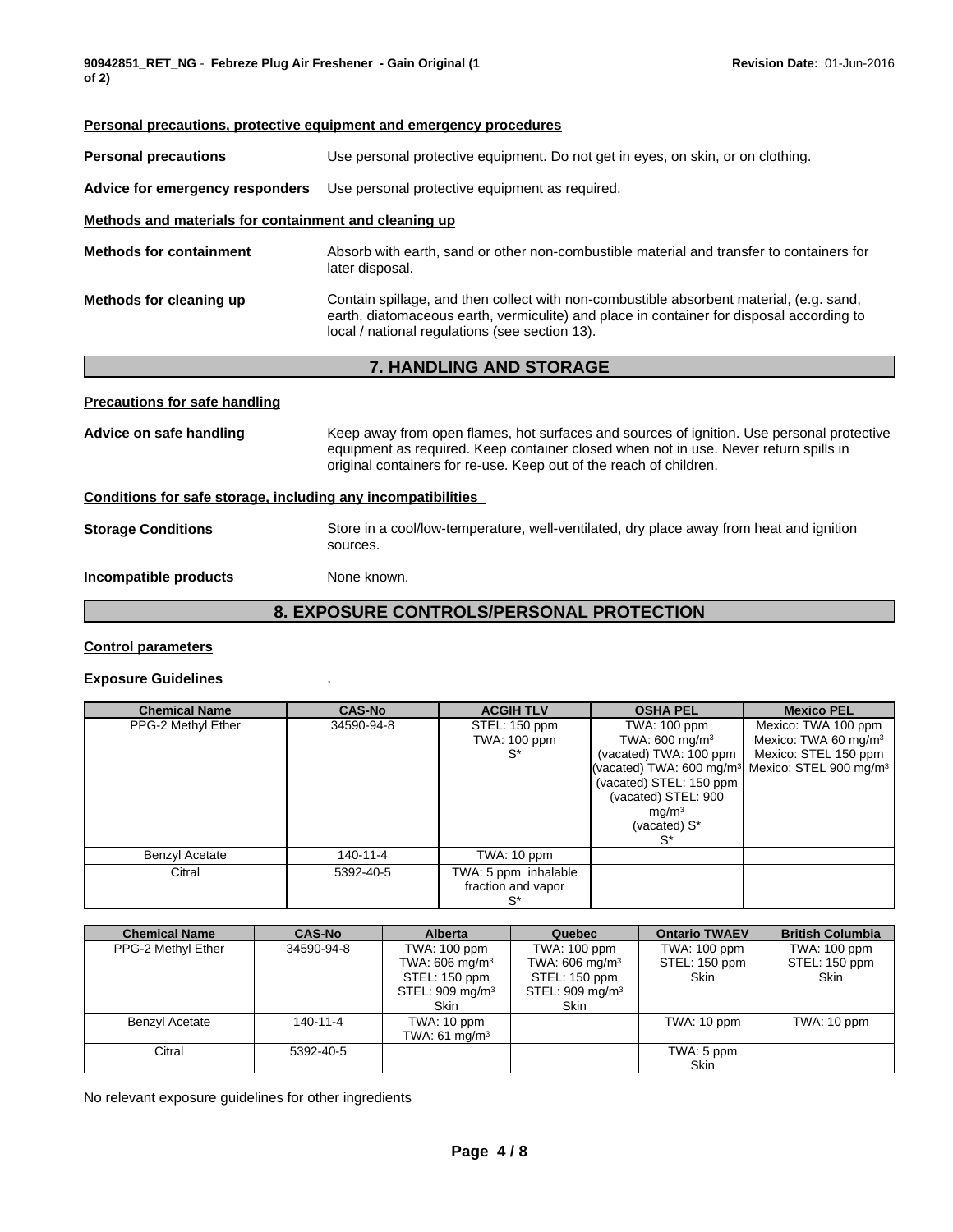| 90942851 RET NG - Febreze Plug Air Freshener - Gain Original (1)<br>of $2)$ |                                                                                |
|-----------------------------------------------------------------------------|--------------------------------------------------------------------------------|
| <b>Exposure controls</b>                                                    |                                                                                |
| <b>Engineering Measures</b>                                                 | Distribution, Workplace and Household Settings:<br>Ensure adequate ventilation |

**Product Manufacturing Plant (needed at Product-Producing Plant ONLY):** Where reasonably practicable this should be achieved by the use of local exhaust ventilation and good general extraction

**Personal Protective Equipment**

| <b>Eye Protection</b> | Distribution, Workplace and Household Settings: |  |
|-----------------------|-------------------------------------------------|--|
|                       | No special protective equipment required        |  |
|                       |                                                 |  |
|                       |                                                 |  |

**Product Manufacturing Plant (needed at Product-Producing Plant ONLY):** Use appropriate eye protection

**Hand Protection Distribution, Workplace and Household Settings:** For sensitive skin or prolonged use, wear gloves

> **Product Manufacturing Plant (needed at Product-Producing Plant ONLY):** Protective gloves

**Skin and Body Protection Distribution, Workplace and Household Settings:** No special protective equipment required

> **Product Manufacturing Plant (needed at Product-Producing Plant ONLY):** Wear suitable protective clothing

**Respiratory Protection Distribution, Workplace and Household Settings:** No special protective equipment required

> **Product Manufacturing Plant (needed at Product-Producing Plant ONLY):** In case of inadequate ventilation wear respiratory protection

### **9. PHYSICAL AND CHEMICAL PROPERTIES**

| Physical State @20°C                                           | Liquid                   |             |  |
|----------------------------------------------------------------|--------------------------|-------------|--|
| Appearance                                                     | light yellow Yellow      |             |  |
| Odor                                                           | Berry, Fruity, Rose      |             |  |
| Odor threshold                                                 | No information available |             |  |
| Property                                                       | Values                   | <b>Note</b> |  |
| pH value                                                       | No information available |             |  |
| Melting/freezing point                                         | No information available |             |  |
| Boiling point/boiling range                                    | No information available |             |  |
| Flash point                                                    | 80.5 °C / 176.9 °F       | Closed cup  |  |
| <b>Evaporation rate</b>                                        | No information available |             |  |
| Flammability (solid, qas)                                      | No information available |             |  |
| <b>Flammability Limits in Air</b>                              |                          |             |  |
| Upper flammability limit                                       | No information available |             |  |
| <b>Lower Flammability Limit</b>                                | No information available |             |  |
| Vapor pressure                                                 | No information available |             |  |
| Vapor density                                                  | No information available |             |  |
| <b>Relative density</b>                                        | No information available |             |  |
| Water solubility                                               | No information available |             |  |
| Partition coefficient: n-octanol/waterNo information available |                          |             |  |
| <b>Autoignition temperature</b>                                | No information available |             |  |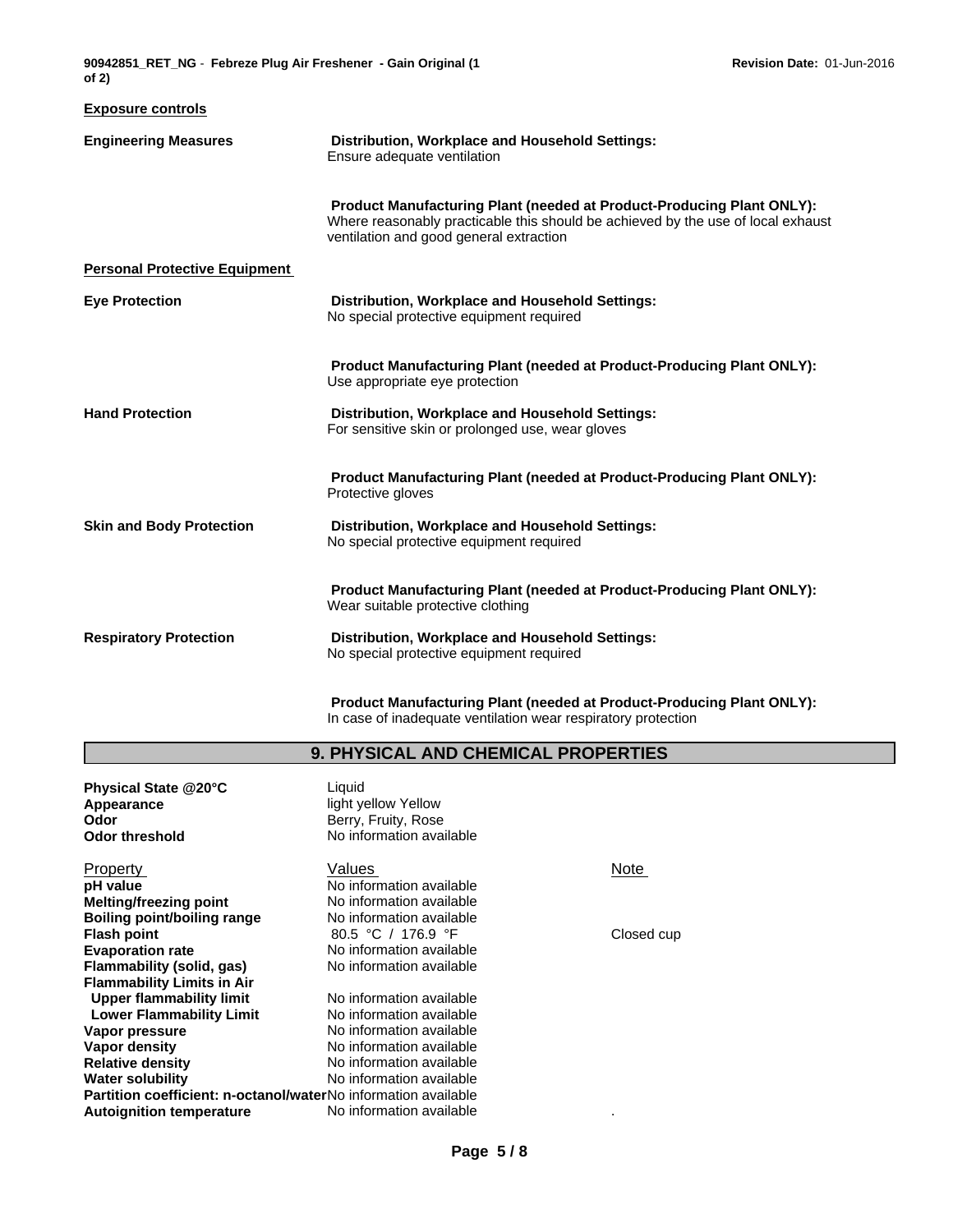| <b>Decomposition temperature</b> | No information available                                                                       |
|----------------------------------|------------------------------------------------------------------------------------------------|
| <b>Viscosity of Product</b>      | No information available                                                                       |
| <b>VOC Content (%)</b>           | Products comply with US state and federal regulations for VOC content in consumer<br>products. |

**10. STABILITY AND REACTIVITY**

|                                 | IV. STADILITT AND REACTIVITT                                      |
|---------------------------------|-------------------------------------------------------------------|
| <b>Reactivity</b>               | None under normal use conditions.                                 |
| <b>Stability</b>                | Stable under normal conditions.                                   |
| <b>Hazardous polymerization</b> | Hazardous polymerization does not occur.                          |
| <b>Hazardous Reactions</b>      | None under normal processing.                                     |
| <b>Conditions to Avoid</b>      | Keep away from open flames, hot surfaces and sources of ignition. |
| <b>Materials to avoid</b>       | None in particular.                                               |

**Hazardous Decomposition Products** None under normal use conditions.

# **11. TOXICOLOGICAL INFORMATION**

#### **Product Information Information on likely routes of exposure**

г

| <b>Inhalation</b> | No known effect.                                             |
|-------------------|--------------------------------------------------------------|
| Skin contact      | Irritating to skin. May cause sensitization by skin contact. |
| Ingestion         | No known effect.                                             |
| Eye contact       | Causes serious eye irritation.                               |

#### **Delayed and immediate effects as well as chronic effects from short and long-term exposure**

| <b>Acute toxicity</b><br><b>Skin corrosion/irritation</b> | No known effect.<br>Irritating to skin.  |
|-----------------------------------------------------------|------------------------------------------|
| Serious eye damage/eye irritation                         | Causes serious eye irritation.           |
| <b>Skin sensitization</b>                                 | May cause sensitization by skin contact. |
| <b>Respiratory sensitization</b>                          | No known effect.                         |
| Germ cell mutagenicity                                    | No known effect.                         |
| <b>Neurological Effects</b>                               | No known effect.                         |
| <b>Reproductive toxicity</b>                              | No known effect.                         |
| <b>Developmental toxicity</b>                             | No known effect.                         |
| <b>Teratogenicity</b>                                     | No known effect.                         |
| <b>STOT - single exposure</b>                             | No known effect.                         |
| <b>STOT - repeated exposure</b>                           | No known effect.                         |
| <b>Target Organ Effects</b>                               | No known effect.                         |
| <b>Aspiration hazard</b>                                  | No known effect.                         |
| Carcinogenicity                                           | No known effect.                         |

#### **Component Information**

| <b>Chemical Name</b> | <b>CAS-No</b> | Oral LD50                      | <b>Dermal LD50</b>             | <b>Inhalation LC50</b> |
|----------------------|---------------|--------------------------------|--------------------------------|------------------------|
| Linalool             | 78-70-6       | 2790 mg/kg bodyweight<br>(rat) |                                |                        |
| Eugenol              | 97-53-0       | 2300 mg/kg bodyweight<br>(rat) |                                |                        |
| Citral               | 5392-40-5     |                                | 2500 mg/kg bodyweight<br>(rat) |                        |

# **12. ECOLOGICAL INFORMATION**

**Ecotoxicity**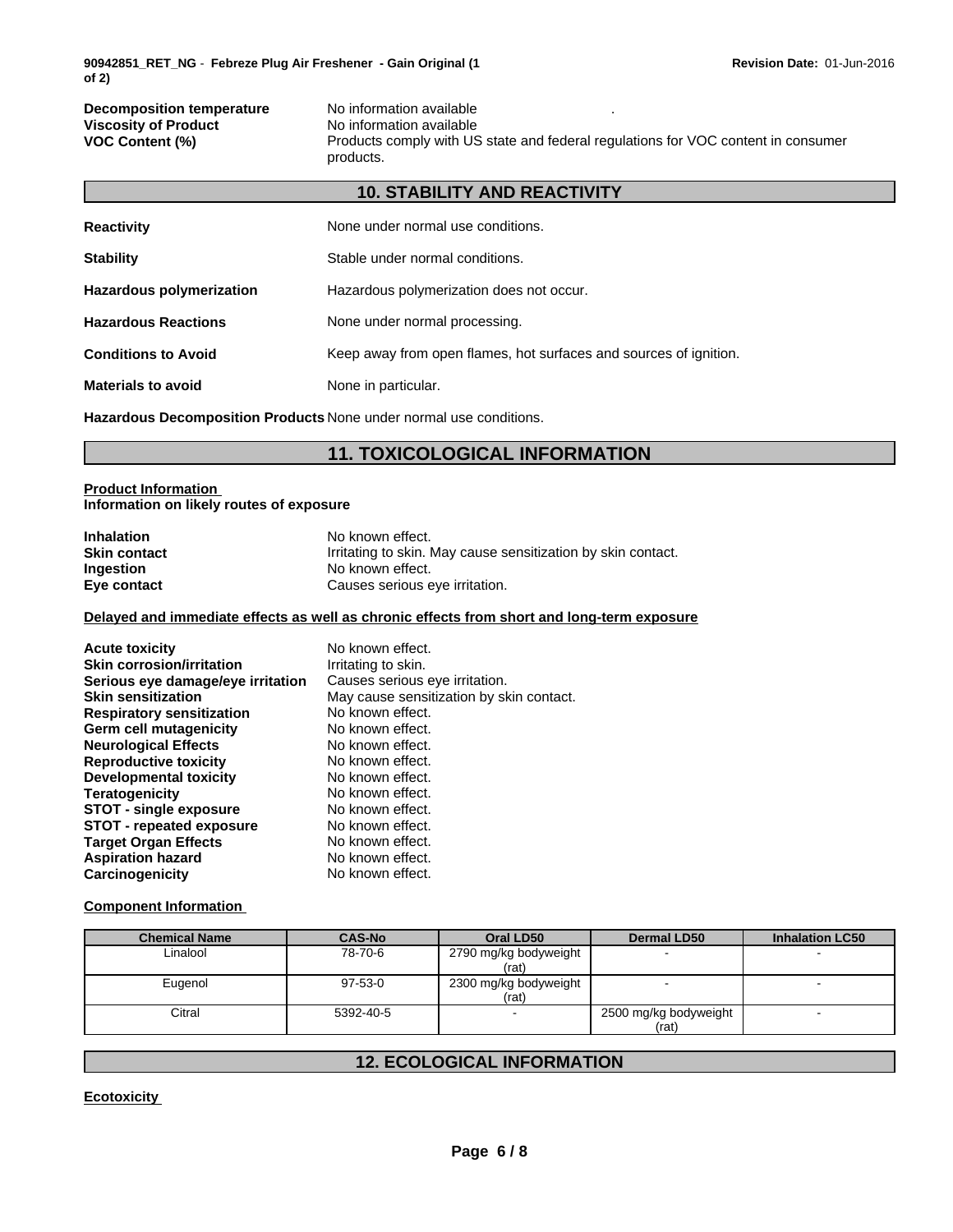Hazardous to the Aquatic Environment.

| Persistence and degradability    | No information available. |
|----------------------------------|---------------------------|
| <b>Bioaccumulative potential</b> | No information available. |
| <b>Mobility</b>                  | No information available. |
| Other adverse effects            | No information available. |

### **13. DISPOSAL CONSIDERATIONS**

#### **Waste treatment**

| Waste from Residues / Unused<br><b>Products</b>                 | Disposal should be in accordance with applicable regional, national and local laws and<br>regulations. |
|-----------------------------------------------------------------|--------------------------------------------------------------------------------------------------------|
| Contaminated packaging                                          | Disposal should be in accordance with applicable regional, national and local laws and<br>regulations. |
| California Hazardous Waste Codes 331<br>(non-household setting) |                                                                                                        |

### **14. TRANSPORT INFORMATION**

**DOT** Not regulated

| <b>IMDG</b>                |                                                                                         |
|----------------------------|-----------------------------------------------------------------------------------------|
| <b>UN Number</b>           | UN3082                                                                                  |
| UN Proper shipping name    | Environmentally hazardous substance, liquid, n.o.s.                                     |
| <b>Description</b>         | UN3082, Environmentally hazardous substance, liquid, n.o.s. (gamma-Undecalactone, Allyl |
|                            | Caproate), 9, III, Marine pollutant                                                     |
| Transport hazard class(es) | 9                                                                                       |
| <b>Packing Group</b>       | Ш                                                                                       |
| EmS-No                     | $F-A. S-F$                                                                              |
|                            |                                                                                         |
| <b>IATA</b>                |                                                                                         |
| UN no                      | UN3082                                                                                  |
| UN Proper shipping name    | Environmentally hazardous substance, liquid, n.o.s.                                     |
| <b>Description</b>         | UN3082, Environmentally hazardous substance, liquid, n.o.s. (gamma-Undecalactone, Allyl |
|                            | Caproate), 9, III                                                                       |
| <b>Hazard Class</b>        | 9                                                                                       |
| <b>Packing Group</b>       | Ш                                                                                       |
| <b>ERG Code</b>            | 9L                                                                                      |

# **15. REGULATORY INFORMATION**

#### **U.S. Federal Regulations**

#### **SARA 313**

Section 313 of Title III of the Superfund Amendments and Reauthorization Act of 1986 (SARA). This product does not contain any chemicals which are subject to the reporting requirements of the Act and Title 40 of the Code of Federal Regulations, Part 372

#### **CERCLA**

This material, as supplied, does not contain any substances regulated as hazardous substances under the Comprehensive Environmental Response Compensation and Liability Act (CERCLA) (40 CFR 302) or the Superfund Amendments and Reauthorization Act (SARA) (40 CFR 355). There may be specific reporting requirements at the local, regional, or state level pertaining to releases of this material.